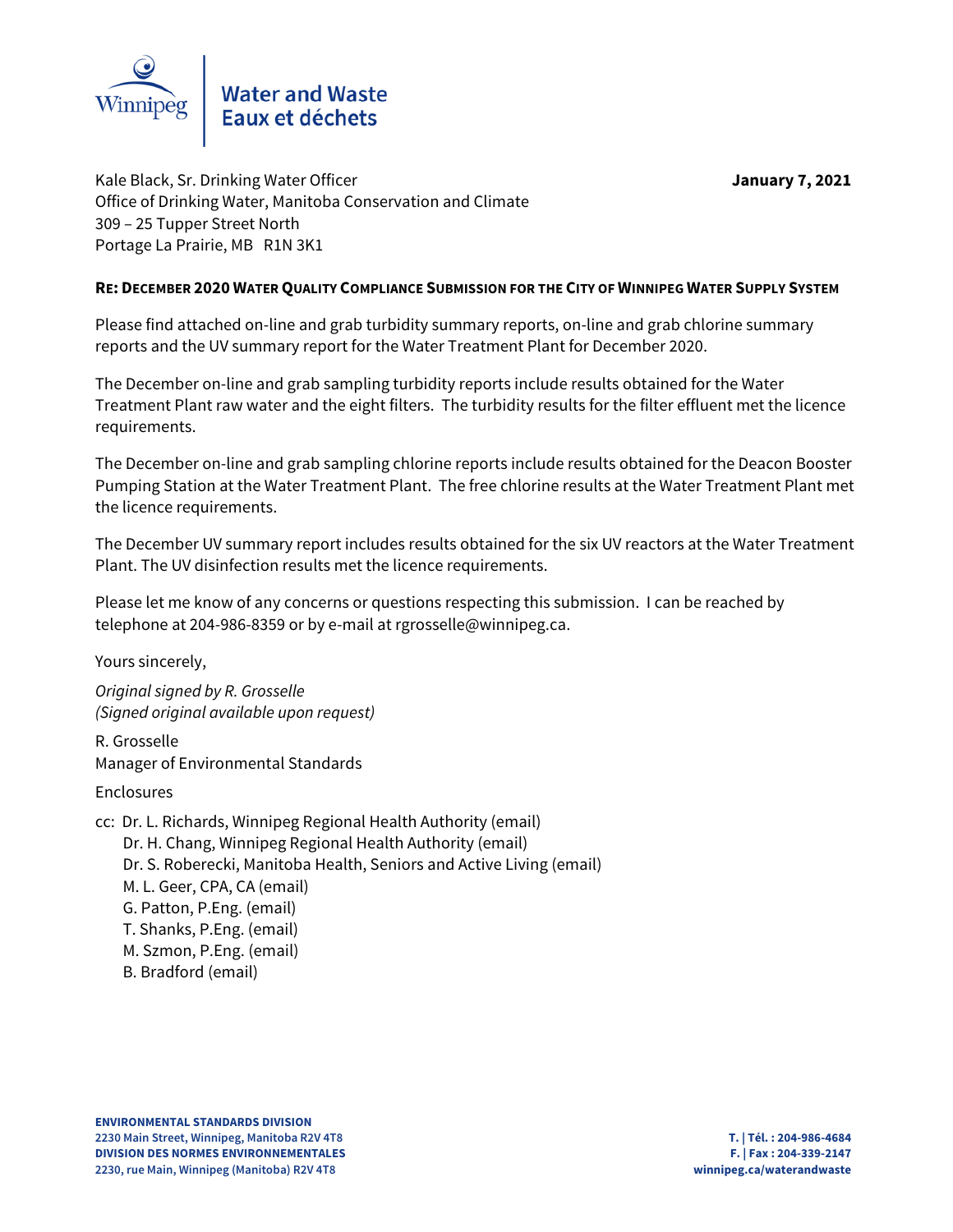

# **CITY OF WINNIPEG**

# WATER AND WASTE DEPARTMENT

WATER SERVICES

## Water System Code: **252.00** Licence Number: **PWS-09-412-01**

|  |  | WATER TREATMENT PLANT TURBIDITY ON-LINE MONITORING REPORT |  |
|--|--|-----------------------------------------------------------|--|
|--|--|-----------------------------------------------------------|--|

| December 2020   Turbidity (NTU)                                                                    |      |           |                   |      |                   |          |                   |      |                   |      |                   |      |                   |           |                   |           |                   |
|----------------------------------------------------------------------------------------------------|------|-----------|-------------------|------|-------------------|----------|-------------------|------|-------------------|------|-------------------|------|-------------------|-----------|-------------------|-----------|-------------------|
|                                                                                                    | Raw  | Filter #1 |                   |      | Filter #2         | Filter#3 |                   |      | Filter #4         |      | Filter #5         |      | Filter #6         | Filter #7 |                   | Filter #8 |                   |
| Date                                                                                               | Avg  | Avg       | Max               | Avg  | Max               | Avg      | Max               | Avg  | Max               | Avg  | Max               | Avg  | Max               | Avg       | Max               | Avg       | Max               |
| 1/12/2020                                                                                          | 0.76 | 0.06      | 0.14              | 0.05 | 0.14              | 0.06     | 0.14              | 0.08 | 0.13              | 0.04 | 0.12              | 0.06 | 0.13              | 0.06      | 0.11              | 0.07      | 0.10              |
| 2/12/2020                                                                                          | 0.74 | 0.08      | 0.13              | 0.06 | 0.14              | 0.06     | 0.13              | 0.06 | 0.13              | 0.05 | 0.08              | 0.06 | 0.16              | 0.05      | 0.12              | 0.09      | 0.17              |
| 3/12/2020                                                                                          | 0.73 | 0.05      | 0.17              | 0.08 | 0.14              | 0.07     | 0.13              | 0.08 | 0.14              | 0.06 | 0.12              | 0.07 | 0.15              | 0.05      | 0.13              | 0.07      | 0.16              |
| 4/12/2020                                                                                          | 0.71 | 0.05      | 0.13              | 0.06 | 0.13              | 0.07     | 0.12              | 0.10 | 0.16              | 0.04 | 0.12              | 0.09 | 0.15              | 0.06      | 0.08              | 0.06      | 0.16              |
| 5/12/2020                                                                                          | 0.72 | 0.07      | 0.11              | 0.06 | 0.15              | 0.07     | 0.14              | 0.10 | 0.16              | 0.04 | 0.13              | 0.08 | 0.15              | 0.06      | 0.12              | 0.10      | 0.15              |
| 6/12/2020                                                                                          | 0.74 | 0.08      | 0.16              | 0.08 | 0.11              | 0.05     | 0.09              | 0.09 | 0.18              | 0.07 | 0.12              | 0.08 | 0.18              | 0.07      | 0.14              | 0.07      | 0.18              |
| 7/12/2020                                                                                          | 0.71 | 0.05      | 0.16              | 0.08 | 0.16              | 0.08     | 0.13              | 0.10 | 0.13              | 0.04 | 0.12              | 0.09 | 0.12              | 0.06      | 0.09              | 0.10      | 0.16              |
| 8/12/2020                                                                                          | 0.69 | 0.08      | 0.12              | 0.07 | 0.16              | 0.06     | 0.14              | 0.13 | 0.22              | 0.04 | 0.07              | 0.06 | 0.17              | 0.06      | 0.14              | 0.10      | 0.13              |
| 9/12/2020                                                                                          | 0.70 | 0.09      | 0.17              | 0.09 | 0.12              | 0.05     | 0.10              | 0.10 | 0.25              | 0.06 | 0.12              | 0.07 | 0.16              | 0.05      | 0.15              | 0.07      | 0.16              |
| 10/12/2020                                                                                         | 0.71 | 0.07      | 0.17              | 0.09 | 0.17              | 0.08     | 0.13              | 0.10 | 0.26              | 0.04 | 0.11              | 0.10 | 0.12              | 0.06      | 0.09              | 0.07      | 0.18              |
| 11/12/2020                                                                                         | 0.69 | 0.07      | 0.11              | 0.06 | 0.16              | 0.05     | 0.12              | 0.14 | 0.16              | 0.03 | 0.10              | 0.07 | 0.17              | 0.06      | 0.11              | 0.08      | 0.11              |
| 12/12/2020                                                                                         | 0.67 | 0.10      | 0.16              | 0.08 | 0.11              | 0.04     | 0.11              | 0.09 | 0.26              | 0.04 | 0.07              | 0.06 | 0.14              | 0.04      | 0.13              | 0.08      | 0.15              |
| 13/12/2020                                                                                         | 0.66 | 0.07      | 0.15              | 0.10 | 0.15              | 0.06     | 0.10              | 0.10 | 0.27              | 0.03 | 0.09              | 0.07 | 0.10              | 0.04      | 0.10              | 0.07      | 0.15              |
| 14/12/2020                                                                                         | 0.66 | 0.06      | 0.14              | 0.08 | 0.16              | 0.04     | 0.11              | 0.13 | 0.16              | 0.03 | 0.08              | 0.08 | 0.14              | 0.06      | 0.11              | 0.07      | 0.12              |
| 15/12/2020                                                                                         | 0.67 | 0.10      | 0.13              | 0.08 | 0.16              | 0.04     | 0.11              | 0.10 | 0.27              | 0.03 | 0.05              | 0.07 | 0.14              | 0.05      | 0.10              | 0.08      | 0.14              |
| 16/12/2020                                                                                         | 0.69 | 0.04      | 0.15              | 0.07 | 0.14              | 0.03     | 0.09              | 0.04 | 0.15              | 0.03 | 0.11              | 0.05 | 0.17              | 0.03      | 0.07              | 0.04      | 0.29              |
| 17/12/2020                                                                                         | 0.66 | 0.07      | 0.12              | 0.10 | 0.18              | 0.04     | 0.09              | 0.13 | 0.25              | 0.02 | 0.07              | 0.08 | 0.12              | 0.06      | 0.09              | 0.08      | 0.11              |
| 18/12/2020                                                                                         | 0.65 | 0.13      | 0.16              | 0.09 | 0.14              | 0.04     | 0.10              | 0.10 | 0.20              | 0.03 | 0.05              | 0.08 | 0.16              | 0.06      | 0.11              | 0.09      | 0.14              |
| 19/12/2020                                                                                         | 0.63 | 0.10      | 0.17              | 0.15 | 0.19              | 0.05     | 0.08              | 0.09 | 0.23              | 0.04 | 0.08              | 0.08 | 0.13              | 0.06      | 0.14              | 0.08      | 0.16              |
| 20/12/2020                                                                                         | 0.62 | 0.10      | 0.19              | 0.12 | 0.21              | 0.06     | 0.10              | 0.13 | 0.19              | 0.03 | 0.08              | 0.12 | 0.16              | 0.08      | 0.11              | 0.05      | 0.14              |
| 21/12/2020                                                                                         | 0.62 | 0.13      | 0.19              | 0.14 | 0.22              | 0.06     | 0.11              | 0.13 | 0.16              | 0.04 | 0.08              | 0.12 | 0.19              | 0.10      | 0.15              | 0.00      | 0.00              |
| 22/12/2020                                                                                         | 0.63 | 0.08      | 0.17              | 0.09 | 0.17              | 0.05     | 0.26              | 0.04 | 0.13              | 0.04 | 0.07              | 0.06 | 0.13              | 0.04      | 0.13              | 0.08      | 0.17              |
| 23/12/2020                                                                                         | 0.63 | 0.02      | 0.06              | 0.03 | 0.06              | 0.03     | 0.08              | 0.04 | 0.10              | 0.07 | 0.10              | 0.07 | 0.13              | 0.03      | 0.07              | 0.00      | 0.05              |
| 24/12/2020                                                                                         | 0.63 | 0.02      | 0.06              | 0.03 | 0.07              | 0.04     | 0.06              | 0.04 | 0.08              | 0.06 | 0.12              | 0.07 | 0.09              | 0.03      | 0.07              | 0.03      | 0.10              |
| 25/12/2020                                                                                         | 0.65 | 0.02      | 0.06              | 0.03 | 0.07              | 0.03     | 0.07              | 0.04 | 0.05              | 0.06 | 0.10              | 0.07 | 0.12              | 0.03      | 0.05              | 0.04      | 0.10              |
| 26/12/2020                                                                                         | 0.63 | 0.02      | 0.03              | 0.03 | 0.07              | 0.04     | 0.07              | 0.04 | 0.11              | 0.05 | 0.10              | 0.07 | 0.12              | 0.03      | 0.07              | 0.05      | 0.07              |
| 27/12/2020                                                                                         | 0.62 | 0.02      | 0.07              | 0.03 | 0.04              | 0.03     | 0.04              | 0.04 | 0.07              | 0.06 | 0.08              | 0.07 | 0.14              | 0.03      | 0.06              | 0.05      | 0.09              |
| 28/12/2020                                                                                         | 0.60 | 0.02      | 0.06              | 0.03 | 0.07              | 0.04     | 0.07              | 0.03 | 0.12              | 0.06 | 0.11              | 0.08 | 0.10              | 0.03      | 0.05              | 0.05      | 0.10              |
| 29/12/2020                                                                                         | 0.60 | 0.02      | 0.03              | 0.03 | 0.07              | 0.03     | 0.07              | 0.05 | 0.08              | 0.05 | 0.11              | 0.07 | 0.13              | 0.04      | 0.07              | 0.05      | 0.07              |
| 30/12/2020                                                                                         | 0.60 | 0.03      | 0.07              | 0.03 | 0.04              | 0.03     | 0.07              | 0.04 | 0.15              | 0.06 | 0.08              | 0.07 | 0.14              | 0.03      | 0.07              | 0.05      | 0.11              |
| 31/12/2020                                                                                         | 0.65 | 0.02      | 0.05              | 0.03 | 0.07              | 0.04     | 0.06              | 0.04 | 0.07              | 0.05 | 0.10              | 0.07 | 0.10              | 0.02      | 0.04              | 0.04      | 0.08              |
| Total Number of Measurements Taken, A:<br>Turbidity Standard for Monitoring Location (NTU):        |      |           | 11131<br>0.3      |      | 11577<br>0.3      |          | 11107<br>0.3      |      | 12148<br>0.3      |      | 13433<br>0.3      |      | 13860<br>0.3      |           | 13634<br>0.3      |           | 13698<br>0.3      |
| Number of Measurements Meeting Standard, B:<br>Compliance with Turbidity Standard, C = B/A X 100%: |      |           | 11131<br>100.000% |      | 11577<br>100.000% |          | 11107<br>100.000% |      | 12148<br>100.000% |      | 13433<br>100.000% |      | 13860<br>100.000% |           | 13634<br>100.000% |           | 13700<br>100.000% |

File Path: N:\Water Treatment Branch\Administration\Reports\Regulatory Submissions\Turbidity\2020\12-December

Submitted By (Print): D.Merredew **D.Merredem Communist Communist Communist Communist Communist Communist Communist Communist Communist Communist Communist Communist Communist Communist Communist Communist Communist Communi**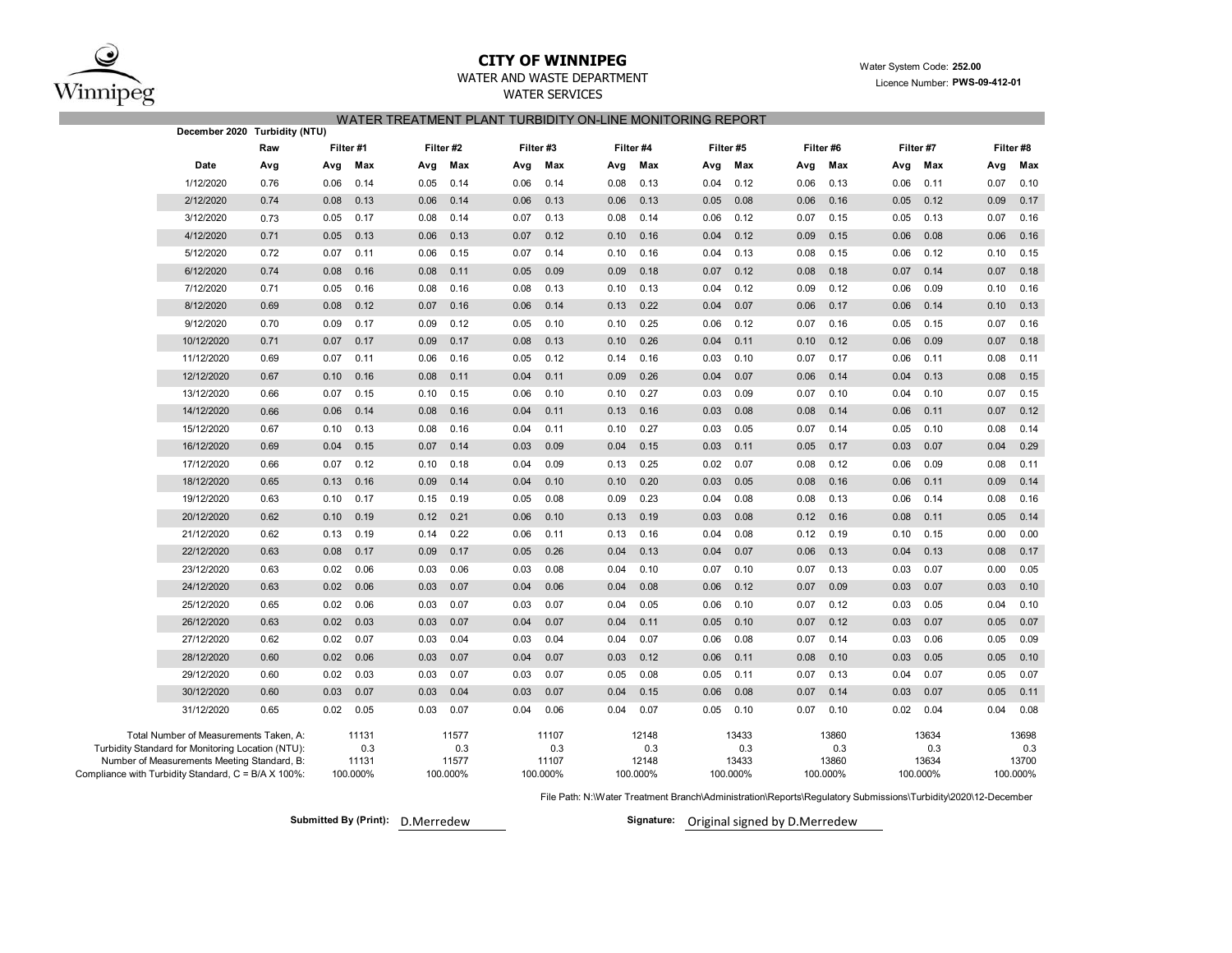

### CITY OF WINNIPEG WATER AND WASTE DEPARTMENTENVIRONMENTAL STANDARDS DIVISION

#### **WATER TREATMENT PLANT TURBIDITY GRAB MONITORING REPORT**

| Water System Code: 252.00                                | <b>Turbidity (NTU)</b> |                  |                 |                 |           |                     |           |           |           |                 |           |                 |           |           |           |                     |           |                 |
|----------------------------------------------------------|------------------------|------------------|-----------------|-----------------|-----------|---------------------|-----------|-----------|-----------|-----------------|-----------|-----------------|-----------|-----------|-----------|---------------------|-----------|-----------------|
| Licence No. PWS-09-412-01                                |                        |                  |                 |                 |           |                     |           |           |           |                 |           |                 |           |           |           |                     |           |                 |
|                                                          |                        | <b>Raw Water</b> |                 | <b>Filter 1</b> |           | Filter <sub>2</sub> |           | Filter 3  |           | <b>Filter 4</b> |           | <b>Filter 5</b> | Filter 6  |           |           | Filter <sub>7</sub> |           | <b>Filter 8</b> |
| Date                                                     | Grab                   | Analyser         | Grab            | Analyser        | Grab      | Analyser            | Grab      | Analyser  | Grab      | Analyser        | Grab      | Analyser        | Grab      | Analyser  | Grab      | Analyser            | Grab      | Analyser        |
| 01-Dec-2020                                              | 0.71                   | 0.72             | 0.12            | 0.08            | OL        | OL                  | 0.17      | 0.12      | 0.12      | 0.11            | 0.10      | 0.06            | 0.14      | 0.09      | 0.13      | 0.05                | 0.12      | 0.08            |
| 02-Dec-2020                                              | 0.67                   | 0.74             | 0.13            | 0.09            | 0.12      | 0.08                | 0.11      | 0.08      | 0.12      | 0.12            | 0.12      | 0.07            | 0.13      | 0.09      | 0.14      | 0.07                | 0.15      | 0.11            |
| 03-Dec-2020                                              | 0.69                   | 0.74             | 0.13            | 0.09            | 0.12      | 0.08                | 0.11      | 0.08      | 0.09      | 0.10            | 0.14      | 0.08            | 0.13      | 0.10      | 0.12      | 0.05                | OL        | OL              |
| 04-Dec-2020                                              | 0.70                   | 0.71             | OL              | OL              | 0.15      | 0.11                | 0.12      | 0.09      | 0.10      | 0.11            | OL        | OL              | 0.14      | 0.10      | 0.13      | 0.06                | 0.12      | 0.08            |
| 05-Dec-2020                                              | <b>NS</b>              | <b>NS</b>        | <b>NS</b>       | <b>NS</b>       | <b>NS</b> | <b>NS</b>           | <b>NS</b> | <b>NS</b> | <b>NS</b> | <b>NS</b>       | <b>NS</b> | ΝS.             | <b>NS</b> | <b>NS</b> | <b>NS</b> | <b>NS</b>           | <b>NS</b> | <b>NS</b>       |
| 06-Dec-2020                                              | <b>NS</b>              | <b>NS</b>        | ΝS.             | <b>NS</b>       | <b>NS</b> | <b>NS</b>           | <b>NS</b> | <b>NS</b> | <b>NS</b> | <b>NS</b>       | <b>NS</b> | ΝS.             | <b>NS</b> | <b>NS</b> | <b>NS</b> | <b>NS</b>           | <b>NS</b> | <b>NS</b>       |
| 07-Dec-2020                                              | 0.65                   | 0.68             | OL              | OL              | 0.14      | 0.11                | 0.12      | 0.09      | 0.10      | 0.13            | OL        | <b>OL</b>       | 0.15      | 0.11      | 0.13      | 0.06                | 0.12      | 0.09            |
| 08-Dec-2020                                              | 0.69                   | 0.68             | 0.11            | 0.10            | 0.10      | 0.09                | 0.15      | 0.12      | 0.11      | 0.14            | 0.10      | 0.06            | 0.14      | 0.12      | 0.16      | 0.09                | 0.13      | 0.10            |
| 09-Dec-2020                                              | 0.74                   | 0.68             | 0.14            | 0.13            | 0.12      | 0.10                | 0.11      | 0.08      | OL        | OL              | 0.11      | 0.06            | 0.11      | 0.09      | 0.10      | 0.05                | OL        | <b>OL</b>       |
| 10-Dec-2020                                              | 0.67                   | 0.70             | 0.18            | 0.17            | 0.15      | 0.15                | 0.12      | 0.09      | 0.10      | 0.14            | 0.16      | 0.10            | 0.13      | 0.11      | 0.12      | 0.06                | 0.11      | 0.08            |
| 11-Dec-2020                                              | 0.68                   | 0.68             | 0.09            | 0.10            | OL        | OL                  | OL        | OL        | 0.10      | 0.14            | 0.09      | 0.06            | 0.17      | 0.14      | 0.13      | 0.07                | 0.11      | 0.09            |
| 12-Dec-2020                                              | <b>NS</b>              | <b>NS</b>        | <b>NS</b>       | <b>NS</b>       | <b>NS</b> | <b>NS</b>           | <b>NS</b> | <b>NS</b> | <b>NS</b> | <b>NS</b>       | <b>NS</b> | <b>NS</b>       | <b>NS</b> | <b>NS</b> | <b>NS</b> | <b>NS</b>           | <b>NS</b> | <b>NS</b>       |
| 13-Dec-2020                                              | <b>NS</b>              | <b>NS</b>        | <b>NS</b>       | <b>NS</b>       | <b>NS</b> | <b>NS</b>           | <b>NS</b> | <b>NS</b> | <b>NS</b> | <b>NS</b>       | <b>NS</b> | <b>NS</b>       | <b>NS</b> | <b>NS</b> | <b>NS</b> | <b>NS</b>           | <b>NS</b> | <b>NS</b>       |
| 14-Dec-2020                                              | 0.64                   | 0.63             | 0.07            | 0.10            | 0.09      | 0.13                | 0.08      | 0.05      | 0.07      | 0.14            | 0.07      | 0.04            | 0.11      | 0.11      | 0.09      | 0.05                | 0.08      | 0.07            |
| 15-Dec-2020                                              | 0.65                   | 0.66             | 0.07            | 0.11            | 0.07      | 0.11                | 0.06      | 0.05      | 0.08      | 0.15            | 0.08      | 0.04            | 0.11      | 0.11      | 0.11      | 0.06                | 0.10      | 0.09            |
| 16-Dec-2020                                              | 0.66                   | 0.65             | 0.12            | 0.12            | 0.07      | 0.12                | 0.06      | 0.06      | OL        | OL              | 0.08      | 0.04            | 0.07      | 0.09      | 0.07      | 0.04                | OL        | OL              |
| 17-Dec-2020                                              | 0.66                   | 0.65             | 0.07            | 0.12            | 0.07      | 0.11                | OL        | OL        | 0.07      | 0.14            | 0.07      | 0.04            | OL        | OL        | 0.09      | 0.06                | 0.07      | 0.08            |
| 18-Dec-2020                                              | 0.66                   | 0.64             | 0.09            | 0.13            | 0.08      | 0.14                | 0.08      | 0.06      | 0.10      | 0.17            | 0.09      | 0.04            | 0.10      | 0.11      | OL        | OL                  | 0.11      | 0.11            |
| 19-Dec-2020                                              | <b>NS</b>              | <b>NS</b>        | <b>NS</b>       | <b>NS</b>       | <b>NS</b> | <b>NS</b>           | <b>NS</b> | <b>NS</b> | <b>NS</b> | <b>NS</b>       | <b>NS</b> | <b>NS</b>       | <b>NS</b> | <b>NS</b> | <b>NS</b> | <b>NS</b>           | <b>NS</b> | <b>NS</b>       |
| 20-Dec-2020                                              | 0.63                   | 0.62             | 0.07            | 0.14            | 0.10      | 0.17                | 0.10      | 0.08      | 0.07      | 0.14            | 0.12      | 0.07            | 0.10      | 0.13      | 0.10      | 0.08                | 0.08      | 0.09            |
| 21-Dec-2020                                              | 0.62                   | 0.59             | 0.09            | 0.16            | OL        | OL                  | 0.13      | 0.10      | 0.08      | 0.15            | 0.09      | 0.04            | 0.12      | 0.15      | 0.11      | 0.10                | OL        | OL              |
| 22-Dec-2020                                              | 0.56                   | 0.61             | 0.07            | 0.16            | 0.06      | 0.17                | 0.06      | 0.06      | 0.08      | 0.06            | 0.08      | 0.05            | 0.13      | 0.10      | 0.10      | 0.03                | 0.10      | 0.11            |
| 23-Dec-2020                                              | 0.59                   | 0.61             | 0.09            | 0.04            | 0.08      | 0.04                | 0.07      | 0.05      | OL        | OL              | 0.09      | 0.07            | 0.09      | 0.08      | 0.08      | 0.02                | OL        | OL              |
| 24-Dec-2020                                              | <b>NS</b>              | <b>NS</b>        | <b>NS</b>       | <b>NS</b>       | <b>NS</b> | <b>NS</b>           | <b>NS</b> | <b>NS</b> | <b>NS</b> | <b>NS</b>       | <b>NS</b> | ΝS.             | <b>NS</b> | <b>NS</b> | <b>NS</b> | <b>NS</b>           | 0.12      | 0.10            |
| 25-Dec-2020                                              | <b>NS</b>              | <b>NS</b>        | <b>NS</b>       | <b>NS</b>       | <b>NS</b> | <b>NS</b>           | <b>NS</b> | <b>NS</b> | <b>NS</b> | <b>NS</b>       | <b>NS</b> | <b>NS</b>       | <b>NS</b> | <b>NS</b> | <b>NS</b> | <b>NS</b>           | <b>NS</b> | <b>NS</b>       |
| 26-Dec-2020                                              | <b>NS</b>              | <b>NS</b>        | <b>NS</b>       | <b>NS</b>       | <b>NS</b> | <b>NS</b>           | <b>NS</b> | <b>NS</b> | <b>NS</b> | <b>NS</b>       | <b>NS</b> | <b>NS</b>       | <b>NS</b> | <b>NS</b> | <b>NS</b> | <b>NS</b>           | <b>NS</b> | <b>NS</b>       |
| 27-Dec-2020                                              | <b>NS</b>              | <b>NS</b>        | <b>NS</b>       | <b>NS</b>       | <b>NS</b> | <b>NS</b>           | <b>NS</b> | <b>NS</b> | <b>NS</b> | <b>NS</b>       | <b>NS</b> | <b>NS</b>       | <b>NS</b> | <b>NS</b> | <b>NS</b> | <b>NS</b>           | <b>NS</b> | <b>NS</b>       |
| 28-Dec-2020                                              | 0.58                   | 0.60             | 0.07            | 0.03            | 0.10      | 0.05                | 0.08      | 0.05      | 0.06      | 0.04            | 0.07      | 0.08            | 0.09      | 0.09      | 0.08      | 0.02                | 0.08      | 0.04            |
| 29-Dec-2020                                              | 0.55                   | 0.59             | 0.07            | 0.03            | 0.07      | 0.03                | 0.08      | 0.05      | 0.07      | 0.05            | 0.07      | 0.07            | 0.13      | 0.12      | 0.10      | 0.03                | 0.08      | 0.05            |
| 30-Dec-2020                                              | 0.55                   | 0.57             | 0.08            | 0.04            | 0.07      | 0.03                | 0.07      | 0.04      | 0.07      | 0.05            | 0.08      | 0.07            | 0.08      | 0.08      | 0.07      | 0.02                | 0.11      | 0.06            |
| 31-Dec-2020                                              | 0.63                   | 0.60             | 0.06            | 0.02            | 0.09      | 0.05                | 0.07      | 0.04      | 0.06      | 0.04            | OL        | OL              | 0.09      | 0.09      | 0.09      | 0.02                | 0.08      | 0.05            |
| Total number of measurements taken, A:                   |                        |                  | 20 <sup>°</sup> |                 | 19        |                     | 20        |           | 19        |                 | 19        |                 | 21        |           | 21        |                     | 18        |                 |
| <b>Turbidity Standard for Monitoring Location (NTU):</b> |                        |                  | 0.30            |                 | 0.30      |                     | 0.30      |           | 0.30      |                 | 0.30      |                 | 0.30      |           | 0.30      |                     | 0.30      |                 |
| Number of measurements meeting standard, B:              |                        |                  | 20              |                 | 19        |                     | 20        |           | 19        |                 | 19        |                 | 21        |           | 21        |                     | 18        |                 |
| Compliance with Turbidity Standard, C= B/A X 100%:       |                        |                  | 100%            |                 | 100%      |                     | 100%      |           | 100%      |                 | 100%      |                 | 100%      |           | 100%      |                     | 100%      |                 |

NS: No Sample NA: Not Analyzed OL: Off-Line NR: No Result IM: Instrument Maintenance

**Comments: Compiled By: H.Demchenko**

> **Authorized By: B. Bradford**

**4-Jan-21**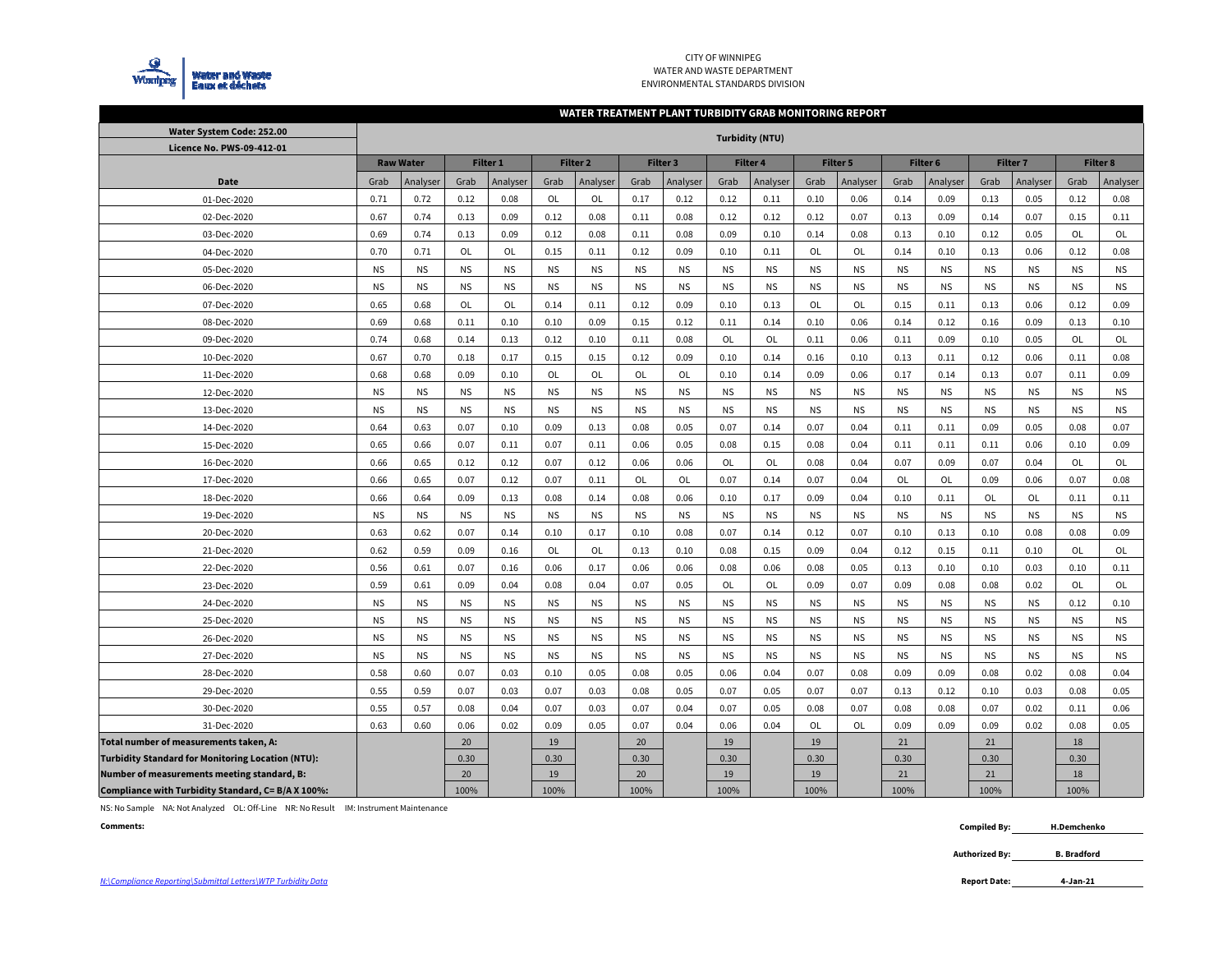

**City Of Winnipeg**

Water and Waste Department Water Services

WATER TREATMENT PLANT FREE CHLORINE ON-LINE MONITORING REPORT

Deacon Booster Pumping Station

| Water System Code:     |
|------------------------|
| Licence Number:        |
| <b>Report Created:</b> |

Water System Code: **252.00** Licence Number: **PWS-09-412-01**

01 January 2021 **Report Period: December 2020** 

|                                             | <b>BRANCH1</b> | [mg/L]  | <b>BRANCH 2</b><br>[mg/L] |         |
|---------------------------------------------|----------------|---------|---------------------------|---------|
| Date                                        | Average        | Minimum | Average                   | Minimum |
| 01/12/2020                                  | 1.24           | 1.10    | 1.18                      | 1.09    |
| 02/12/2020                                  | 1.27           | 1.12    | 1.24                      | 0.97    |
| 03/12/2020                                  | 1.32           | 1.19    | 1.31                      | 1.18    |
| 04/12/2020                                  | 1.14           | 1.01    | 1.14                      | 1.00    |
| 05/12/2020                                  | 1.12           | 0.93    | 1.14                      | 1.03    |
| 06/12/2020                                  | 1.16           | 1.07    | 1.21                      | 1.13    |
| 07/12/2020                                  | 1.13           | 1.06    | 1.16                      | 1.05    |
| 08/12/2020                                  | 1.17           | 1.08    | 1.19                      | 1.09    |
| 09/12/2020                                  | 1.15           | 1.08    | 1.14                      | 1.05    |
| 10/12/2020                                  | 1.09           | 1.01    | 1.11                      | 1.05    |
| 11/12/2020                                  | 1.09           | 1.04    | 1.21                      | 1.09    |
| 12/12/2020                                  | 1.18           | 1.06    | 1.28                      | 1.16    |
| 13/12/2020                                  | 1.19           | 1.02    | 1.32                      | 1.11    |
| 14/12/2020                                  | 1.15           | 1.04    | 1.26                      | 1.14    |
| 15/12/2020                                  | 1.15           | 1.03    | 1.26                      | 1.16    |
| 16/12/2020                                  | 1.40           | 1.09    | 1.39                      | 1.06    |
| 17/12/2020                                  | 1.19           | 1.04    | 1.18                      | 1.06    |
| 18/12/2020                                  | 1.22           | 0.98    | 1.16                      | 0.97    |
| 19/12/2020                                  | 1.34           | 1.16    | 1.27                      | 1.16    |
| 20/12/2020                                  | 1.43           | 1.25    | 1.28                      | 1.14    |
| 21/12/2020                                  | 1.41           | 1.28    | 1.25                      | 1.17    |
| 22/12/2020                                  | 1.44           | 1.32    | 1.24                      | 1.14    |
| 23/12/2020                                  | 1.40           | 1.21    | 1.33                      | 1.15    |
| 24/12/2020                                  | 1.30           | 1.20    | 1.34                      | 1.23    |
| 25/12/2020                                  | 1.27           | 1.15    | 1.27                      | 1.14    |
| 26/12/2020                                  | 1.22           | 1.09    | 1.21                      | 1.08    |
| 27/12/2020                                  | 1.11           | 1.03    | 1.13                      | 1.03    |
| 28/12/2020                                  | 1.15           | 1.06    | 1.18                      | 1.08    |
| 29/12/2020                                  | 1.21           | 1.12    | 1.24                      | 1.14    |
| 30/12/2020                                  | 1.19           | 0.97    | 1.20                      | 1.08    |
| 31/12/2020                                  | 1.12           | 1.03    | 1.12                      | 1.03    |
|                                             |                |         |                           |         |
| Total Number of Measurements, A:            |                | 21515   |                           | 21514   |
| Minimum Free Chlorine Standard:             |                | 0.5     |                           | 0.5     |
| Number of Measurements Meeting Standard, B: |                | 21515   |                           | 21514   |
| COMPLIANCE, $C = B/A \times 100\%$ :        |                | 100.00  | 100.00                    |         |

File Path: N:\Water Treatment Branch\Administration\Reports\Regulatory Submissions\Chlorine\2020\12-December

Submitted By (Print): D.Merredew

Signature: Original signed by D.Merredew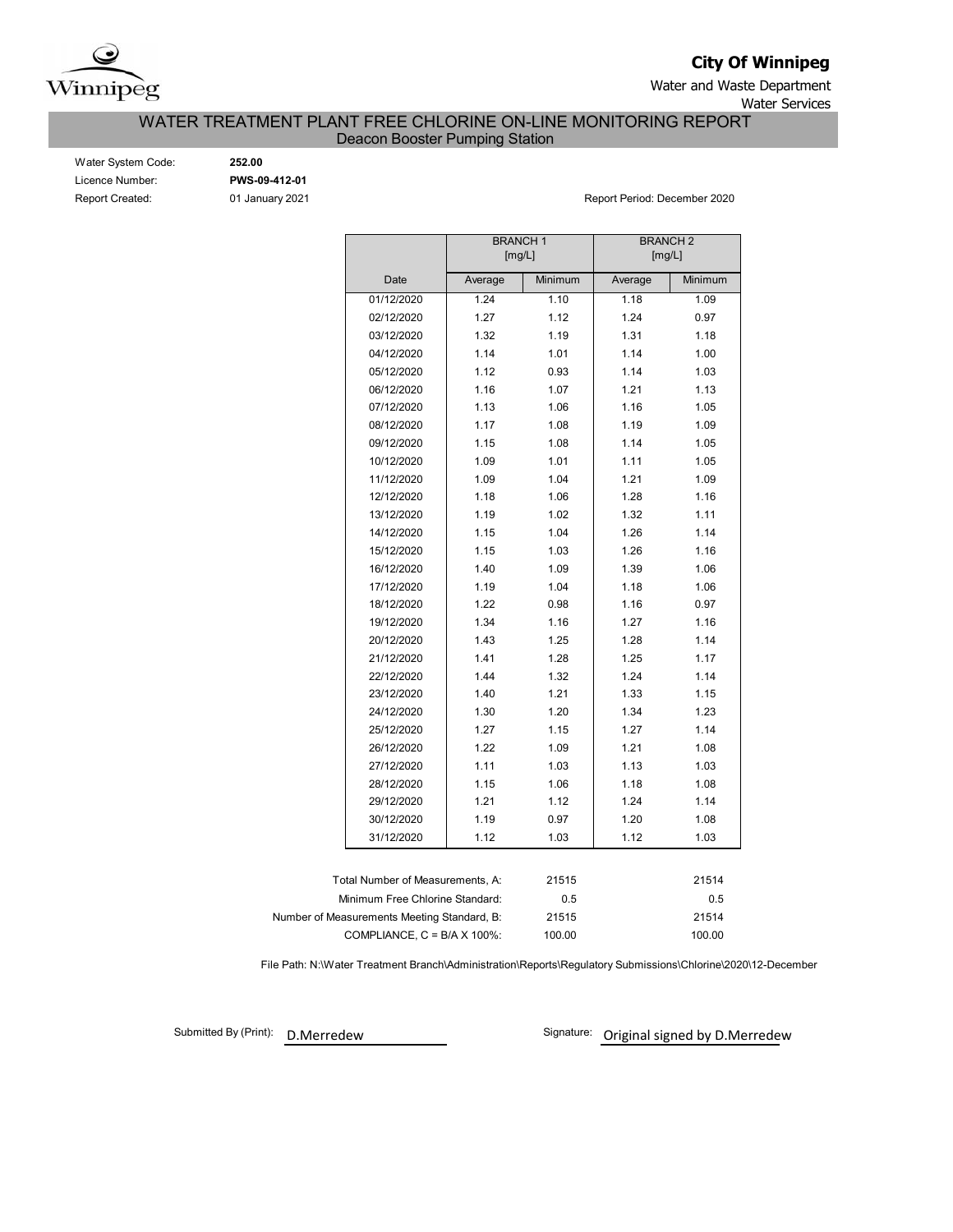

## CITY OF WINNIPEG WATER AND WASTE DEPARTMENT ENVIRONMENTAL STANDARDS DIVISION

# **WATER TREATMENT PLANT CHLORINE GRAB MONITORING REPORT**

| Water System Code: 252.00                                |           | <b>Deacon Booster Pumping Station Branch 1</b> |                                 | <b>Deacon Booster Pumping Station Branch 2</b> |                             |                                 |  |  |  |  |  |
|----------------------------------------------------------|-----------|------------------------------------------------|---------------------------------|------------------------------------------------|-----------------------------|---------------------------------|--|--|--|--|--|
| <b>Licence No. PWS-09-412-01</b>                         |           | <b>Free Chlorine (mg/L)</b>                    | <b>Total Chlorine</b><br>(mg/L) |                                                | <b>Free Chlorine (mg/L)</b> | <b>Total Chlorine</b><br>(mg/L) |  |  |  |  |  |
| <b>Date</b>                                              | Analyser  | Grab                                           | Grab                            | Analyser                                       | Grab                        | Grab                            |  |  |  |  |  |
| 01-Dec-2020                                              | 1.25      | 1.23                                           | 1.45                            | 1.20                                           | 1.23                        | 1.43                            |  |  |  |  |  |
| 02-Dec-2020                                              | 1.22      | 1.16                                           | 1.39                            | 1.21                                           | 1.22                        | 1.41                            |  |  |  |  |  |
| 03-Dec-2020                                              | 1.33      | 1.32                                           | 1.50                            | 1.33                                           | 1.26                        | 1.48                            |  |  |  |  |  |
| 04-Dec-2020                                              | 1.20      | 1.14                                           | 1.33                            | 1.19                                           | 1.13                        | 1.33                            |  |  |  |  |  |
| 05-Dec-2020                                              | <b>NS</b> | <b>NS</b>                                      | <b>NS</b>                       | <b>NS</b>                                      | <b>NS</b>                   | <b>NS</b>                       |  |  |  |  |  |
| 06-Dec-2020                                              | ΝS        | <b>NS</b>                                      | <b>NS</b>                       | <b>NS</b>                                      | <b>NS</b>                   | <b>NS</b>                       |  |  |  |  |  |
| 07-Dec-2020                                              | 1.14      | 1.16                                           | 1.35                            | 1.14                                           | 1.23                        | 1.43                            |  |  |  |  |  |
| 08-Dec-2020                                              | 1.18      | 1.20                                           | 1.39                            | 1.18                                           | 1.25                        | 1.44                            |  |  |  |  |  |
| 09-Dec-2020                                              | 1.12      | 1.14                                           | 1.37                            | 1.08                                           | 1.24                        | 1.44                            |  |  |  |  |  |
| 10-Dec-2020                                              | 1.10      | 1.14                                           | 1.32                            | 1.07                                           | 1.21                        | 1.39                            |  |  |  |  |  |
| 11-Dec-2020                                              | 1.09      | 1.09                                           | 1.26                            | 1.17                                           | 1.25                        | 1.46                            |  |  |  |  |  |
| 12-Dec-2020                                              | <b>NS</b> | <b>NS</b>                                      | <b>NS</b>                       | <b>NS</b>                                      | <b>NS</b>                   | <b>NS</b>                       |  |  |  |  |  |
| 13-Dec-2020                                              | <b>NS</b> | <b>NS</b>                                      | <b>NS</b>                       | <b>NS</b>                                      | <b>NS</b>                   | <b>NS</b>                       |  |  |  |  |  |
| 14-Dec-2020                                              | 1.15      | 1.16                                           | 1.39                            | 1.28                                           | 1.28                        | 1.52                            |  |  |  |  |  |
| 15-Dec-2020                                              | 1.15      | 1.11                                           | 1.40                            | 1.27                                           | 1.34                        | 1.54                            |  |  |  |  |  |
| 16-Dec-2020                                              | 1.63      | 1.70                                           | 1.97                            | 1.77                                           | 1.94                        | 2.18                            |  |  |  |  |  |
| 17-Dec-2020                                              | 1.25      | 1.30                                           | 1.52                            | 1.10                                           | 1.29                        | 1.49                            |  |  |  |  |  |
| 18-Dec-2020                                              | 1.26      | 1.27                                           | 1.47                            | 1.16                                           | 1.18                        | 1.40                            |  |  |  |  |  |
| 19-Dec-2020                                              | ΝS        | ΝS                                             | <b>NS</b>                       | ΝS                                             | ΝS                          | ΝS                              |  |  |  |  |  |
| 20-Dec-2020                                              | 1.51      | 1.44                                           | 1.67                            | 1.34                                           | 1.35                        | 1.55                            |  |  |  |  |  |
| 21-Dec-2020                                              | 1.43      | 1.38                                           | 1.60                            | 1.25                                           | 1.27                        | 1.47                            |  |  |  |  |  |
| 22-Dec-2020                                              | 1.44      | 1.40                                           | 1.62                            | 1.24                                           | 1.24                        | 1.47                            |  |  |  |  |  |
| 23-Dec-2020                                              | 1.39      | 1.38                                           | 1.58                            | 1.15                                           | 1.21                        | 1.41                            |  |  |  |  |  |
| 24-Dec-2020                                              | <b>NS</b> | <b>NS</b>                                      | <b>NS</b>                       | <b>NS</b>                                      | <b>NS</b>                   | <b>NS</b>                       |  |  |  |  |  |
| 25-Dec-2020                                              | ΝS        | ΝS                                             | <b>NS</b>                       | ΝS                                             | ΝS                          | <b>NS</b>                       |  |  |  |  |  |
| 26-Dec-2020                                              | <b>NS</b> | <b>NS</b>                                      | <b>NS</b>                       | <b>NS</b>                                      | <b>NS</b>                   | <b>NS</b>                       |  |  |  |  |  |
| 27-Dec-2020                                              | <b>NS</b> | <b>NS</b>                                      | <b>NS</b>                       | <b>NS</b>                                      | <b>NS</b>                   | <b>NS</b>                       |  |  |  |  |  |
| 28-Dec-2020                                              | 1.15      | 1.19                                           | 1.39                            | 1.20                                           | 1.21                        | 1.38                            |  |  |  |  |  |
| 29-Dec-2020                                              | 1.21      | 1.23                                           | 1.46                            | 1.24                                           | 1.23                        | 1.43                            |  |  |  |  |  |
| 30-Dec-2020                                              | 1.21      | 1.26                                           | 1.48                            | 1.23                                           | 1.29                        | 1.49                            |  |  |  |  |  |
| 31-Dec-2020                                              | 1.16      | 1.18                                           | 1.38                            | 1.14                                           | 1.19                        | 1.39                            |  |  |  |  |  |
| Total number of measurements taken, A:                   |           | 22                                             |                                 |                                                | 22                          |                                 |  |  |  |  |  |
| <b>Chlorine Standard for Monitoring Location (mg/L):</b> |           | 0.50                                           |                                 |                                                | 0.50                        |                                 |  |  |  |  |  |
| Number of measurements meeting standard, B:              |           | 22                                             |                                 |                                                | 22                          |                                 |  |  |  |  |  |
| Compliance with Chlorine Standard, C= B/A X 100%:        |           | 100%                                           |                                 |                                                | 100%                        |                                 |  |  |  |  |  |

NS: No Sample NA: Not Analyzed OL: Off-Line NR: No Result IM: Instrument Maintenance

**Comments: Compiled By:**

| npiled By: | H.Demchenko |
|------------|-------------|
|            |             |

**Authorized By:**

**B. Bradford**

**4-Jan-21**